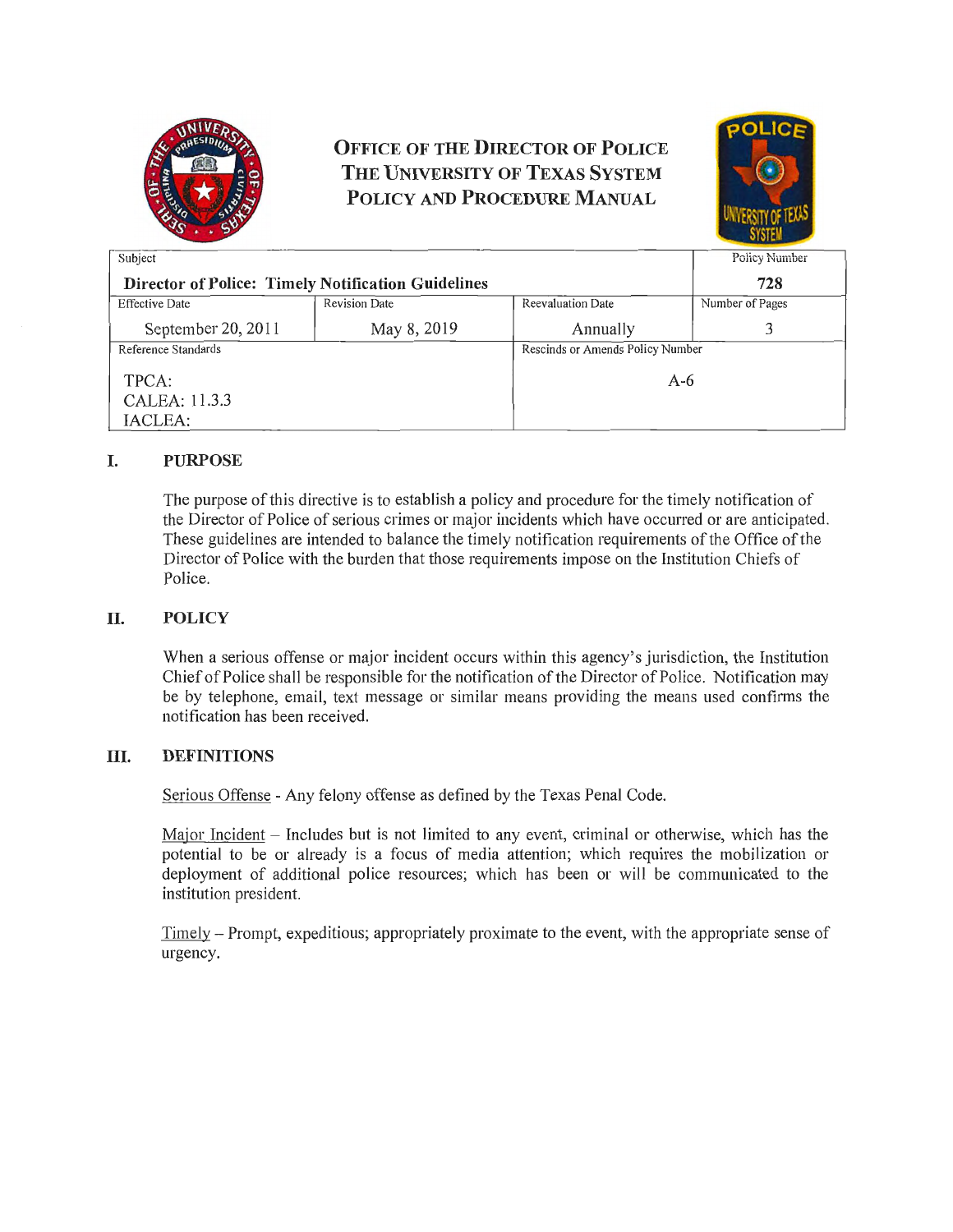## **IV. PROCEDURES**

- A. The Director of Police shall be notified in a timely fashion should one of the following events ( or criminal attempts) occur:
	- 1. Homicide;
	- 2. Sexual assault;
	- 3. Robbery;
	- 4. Aggravated assault (includes treatment of/response to/report of gunshot wounds), shooting;
	- 5. Significant assaults on Public Servants;
	- 6. Kidnapping, hostage taking, barricaded persons;
	- 7. Significant Breach of Computer Security;
	- 8. Theft or burglary involving a value over \$20,000 (except automobile thefts);
	- 9. Any significant offense in which a University employee is a suspect;
	- 10. Significant campus disruption, evacuation or demonstration;
	- 11. Natural disasters such as a flood, hurricane, or tornado;
	- 12. Fire resulting in significant injury or property damage;
	- 13. Significant use of force by an officer;
	- 14. Report of death/significant injury occurring on campus;
	- 15. Other notewotihy incidents involving University-affiliated personnel;
	- 16. Other significant major incidents or felonies;
	- 17. Significant media coverage (actual or anticipated) of a university event or incident that is UTSP-related or associated with controversy that has law enforcement implications;
	- 18. The presence of a federal law enforcement agency on campus on official business;
	- 19. A planned, anticipated, promoted, marketed or scheduled special event associated with the university that the Police Department, through its due diligence, has determined has the potential for violence; a criminal nexus; the presence of outlaw motorcycle gangs, urban street gangs, drug trafficking organizations or other criminal enterprises; the threat of disruption or a threat against the event itself;
	- 20. Attempted Suicide/Suicide;
	- 21. Emergency Mental Health referral/commitment outside of a clinical, campus counseling center or hospital setting;
	- 22. Fleet accidents involving police units with minimal or modest propetiy damage only to either vehicle-notification within 24 hours; fleet accidents involving police units with major property damage to either vehicle, where either vehicle involved can no longer be driven, where there is personal injury or involving collision with a pedestrian-expedited notification.
	- 23. Loss or theft of state firearms;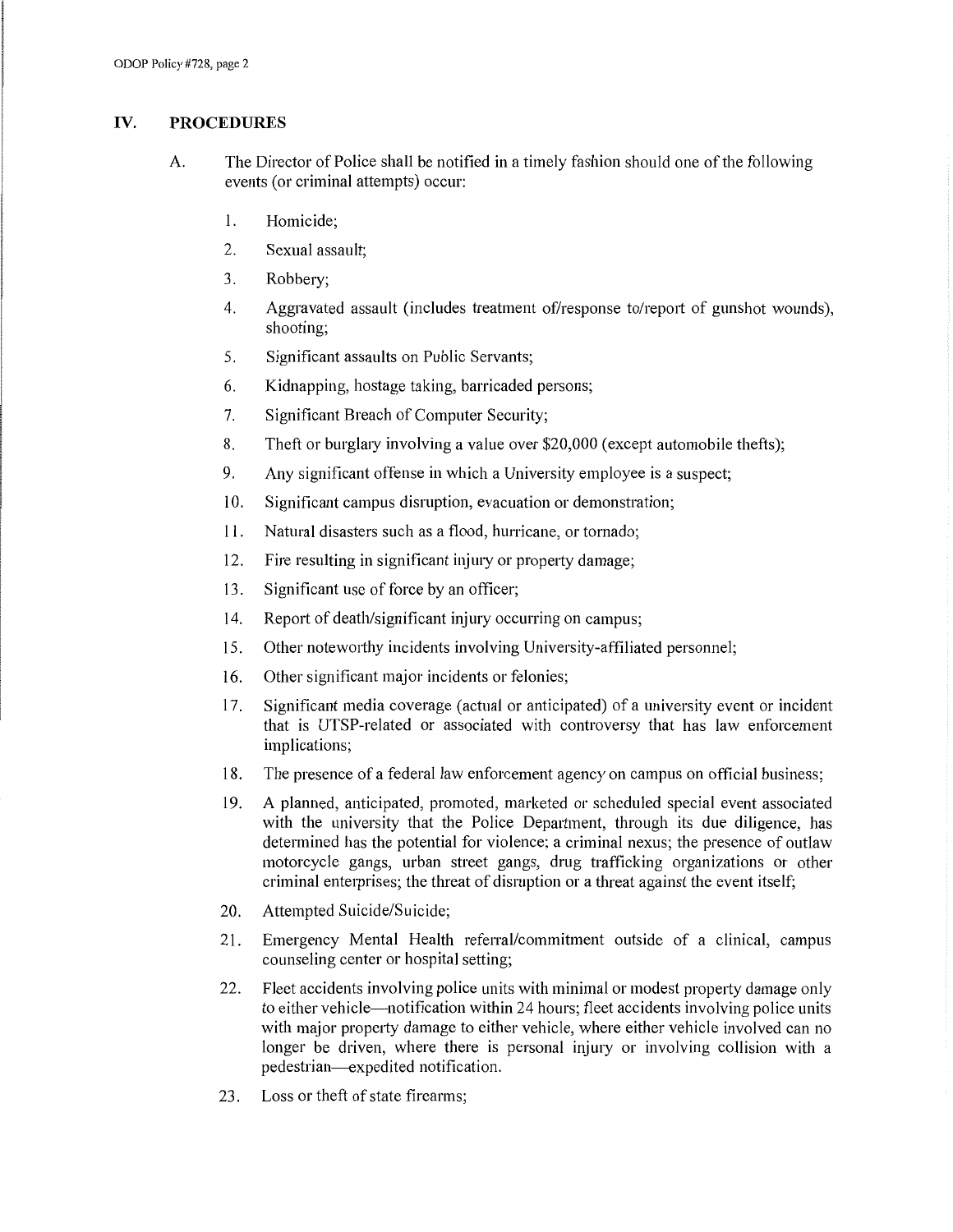- 24. Deployment of Regional SRRT squad or assigned armored vehicle.
- 25 . Serious injury or death of a UTSP officer or an event that should be reviewed for consideration under UT System Policy 185, Injury Leave for Peace Officers.
- 26. Missing person investigations.
- 27. Significant exposure of UTSP personnel to a communicable disease.
- B. In the absence of the Director, the Assistant Director of Police shall be notified.
- C. The Institution Chief of Police is responsible for ensuring the notifications are completed.
- D. The Director of Police shall be notified on all CLERY Emergency Notifications/Alerts/Timely Warnings.
- E. The mode of emergency notification will be the choice of the notifying institution and can include land line telephone, cellular telephone, electronic mail or text messaging; the responsibility for ensuring the emergency notification is complete, has been received and timely rests with the notifying Institution.

,-

Michael J. Heidingsfield Director of Police